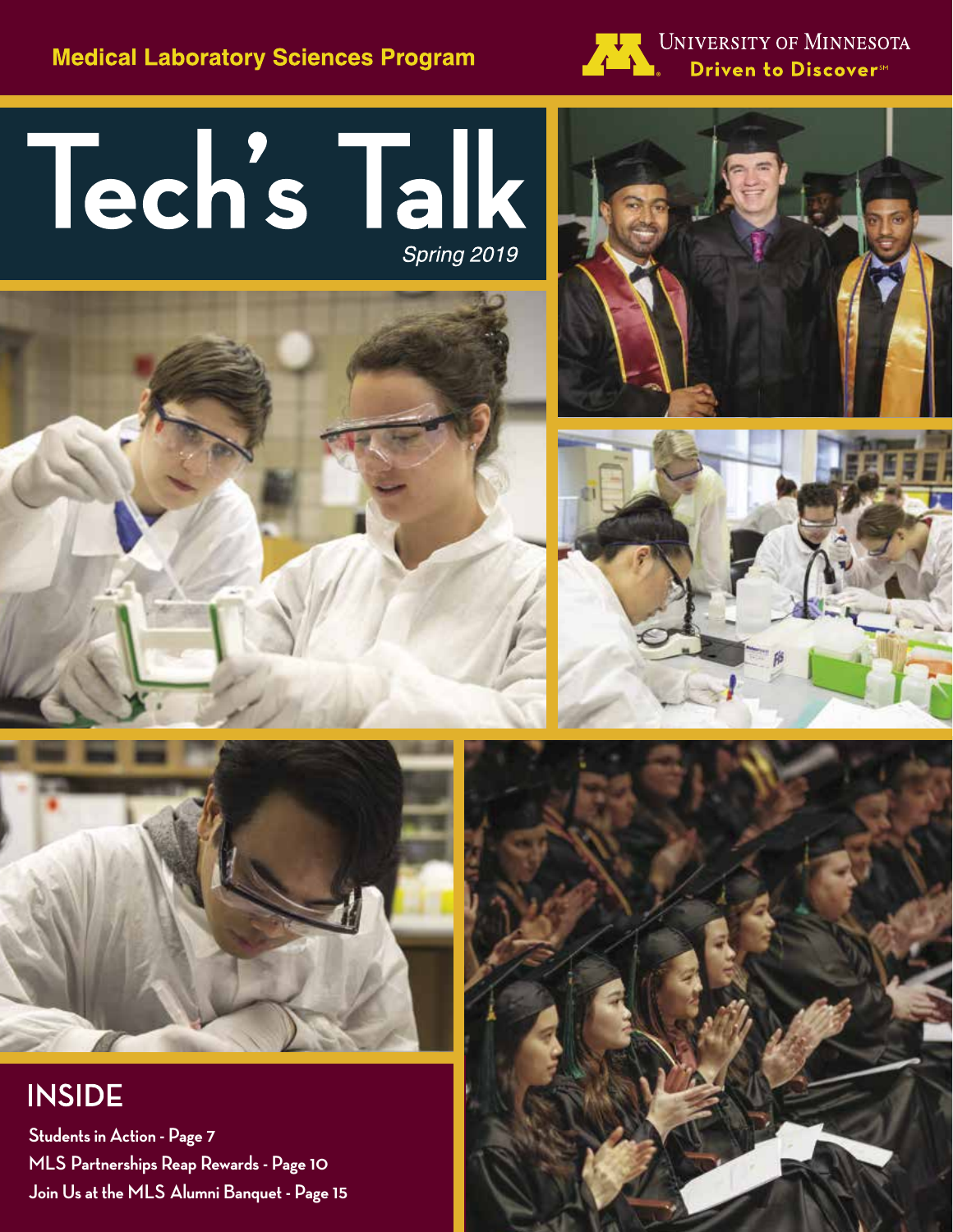# **From the Director's Desk**



It's been another busy year in MLS<br>and I am happy to report that our It's been another busy year in MLS program is flourishing! Thank you to all of our alumni and program friends who continue to support us.

As with most universities, reorganization and change are routine occurrences and the

University of Minnesota is no exception. We have experienced growth and organizational changes in our unit with several upper administration changes coming in the next fiscal year, including a new University President. Dr. Joan Gabel will begin her role as University of Minnesota President on July 1st. We are looking forward to new beginnings with our first female President. Learn more here: https:// twin-cities.umn.edu/news-events/joan-ta-gabelappointed-17th-university-minnesota-president.

We are also undergoing a reorganization of the Academic Health Center with the intent to streamline many of the services and processes, integrating them more with central administration and strengthening each of the three mission areas. Now that we have a collaboration agreement with Fairview Health System, we have organized the clinical practice units into one unit focused on the Clinical Enterprise. Dr. Jakub Tolar, who is also the Dean of the Medical School, will head this unit.

The Research mission from the AHC now directly reports to the Office of the Vice President for Research and will have an associate VP that is focused on health sciences. Similarly, the academic deans from the AHC professional programs will now report directly to the Provost office, more in line with the other Deans on campus. There will also be an associate VP for academic health sciences. The MLS program, along with CAHP and several other units, will also be reporting directly to the Provost office. For the MLS program, it is business as usual and we hope that this reorganization will provide us with better visibility and access to resources. Learn more here: https://president.umn.edu/healthsciences-restructuring.

Within the Center for Allied Health Programs, we have completely reorganized our student services unit. Charles Crain moved into the Director of Student Services position and we have hired two new admissions and academic advisors: Lara

Christley and Robin Peterson. Learn more about Lara and Robin on page 11.

The biggest news within the MLS program is that in Fall 2018, we began our professional master's degree (MMLS). This degree plan is for students who already have their bachelor's degree but who need to get their MLS credential to work in a clinical laboratory. The first 10 students were admitted this past fall and could graduate as early as this December 2019 (see page 5).

We also hope to submit a proposal for a postcredential MS degree by the end of spring semester and admit the first students in Fall 2020. This degree plan will be for those who already have their MLS credential. Courses will be entirely online and selfpaced so that people can keep working while they earn their degree. Stay tuned for more information about this degree plan as we progress through the University's approval process.

#### **Kudos to our faculty for their achievements:**

**Hannah Gartzke** completed her master's degree in Curriculum Instruction from the Western Governor's University (see page 11).

**Lorna Ruskin** is working with teams of laboratory practitioners to develop clinical simulation laboratories for student training. Currently Allina Health provides a simulation for transfusion medicine and UMMC Infectious Disease and Diagnostic Laboratory (IDDL) provides one for microbiology. Students work with secondary specimens and the Laboratory Information System prior to going on the bench with real patient work. This allows students to work safely and lightens the workload impact for bench preceptors once students move to patient specimens. Students and clinical sites gave positive feedback about these simulation experiences. We look forward to continue working with Allina Health and IDDL!

**Donna Spannaus-Martin** has continued in the role as UMN Legislative Liaison. She meets with the Faculty Senate, the Board of Regents and legislators to discuss topics relevant to the University (see page 10).

**Steve Wiesner** and I travelled twice to Kigali, Rwanda and once to Bangalore, India working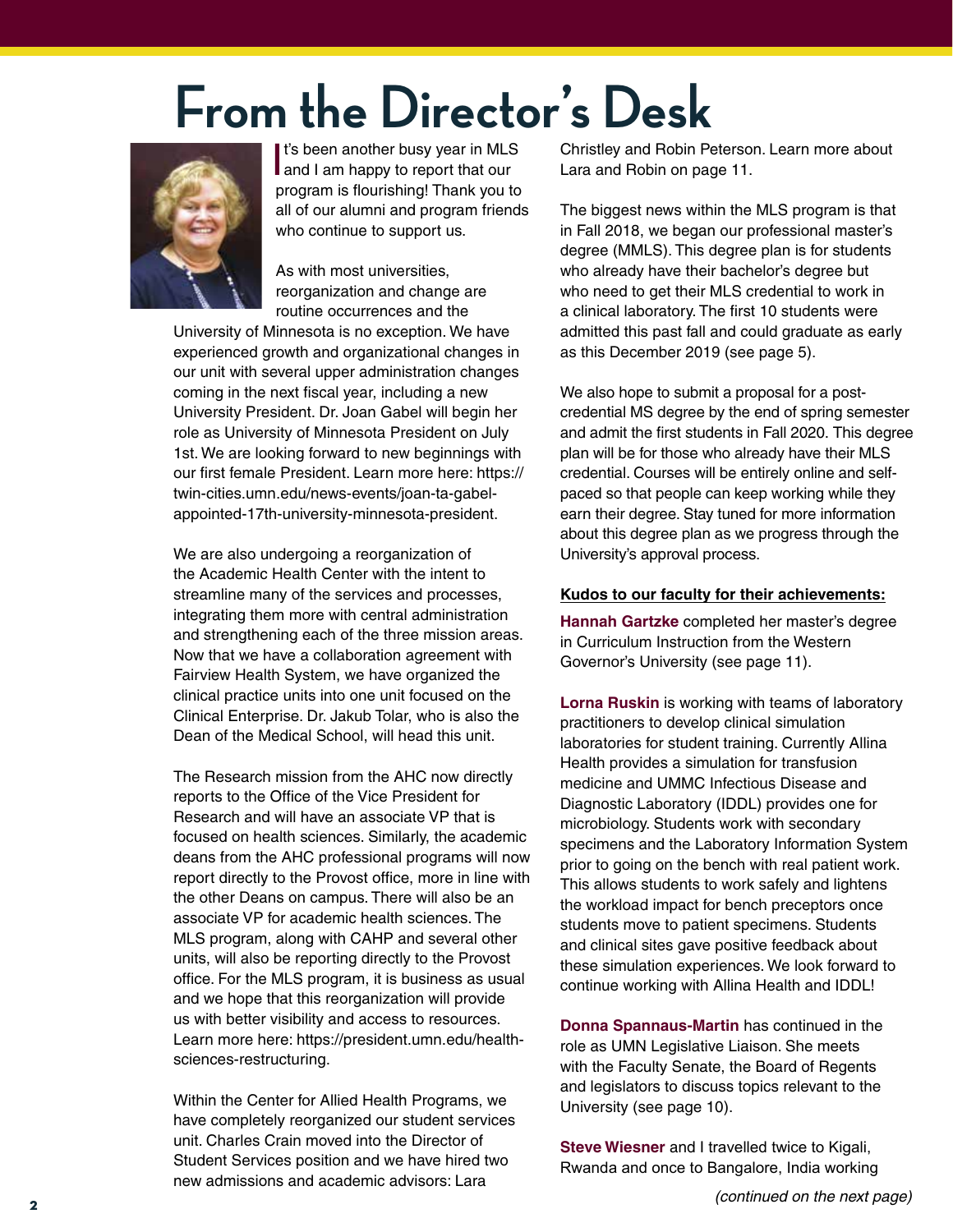# **From the Director's Desk (continued)**

with local universities to provide workshops for KUMS faculty about our laboratory teaching methods. In January 2019, we took our last trip overseas to present our workshop in Cairo, Egypt. We will continue our collaboration with KUMS faculty through web and teleconferencing.

As always, we want to thank all of our alumni and program friends for their continuing financial support through donations for student scholarships. Every donation makes a difference for our students. This year we were able to give out over \$50,000 in scholarships and financial aid to our students. As you all know our senior year of courses is very intensive with lots of time spent in laboratory courses each week. If we can help our students financially so they don't have to work

or can work fewer hours, we are supporting their success in the program. Page 8 lists the students we were able to help this year with your generous support. Thank you so very much.

#### **Save the Date for the MLS Alumni Banquet!**

The upcoming MLS Alumni Banquet is on April 27, 2019 at the Weisman Art Museum and will honor the graduates of 1944, 1969, and 1994. See page 15 to register for the banquet.

As you can see, we've had yet another very busy but also very productive and rewarding year in our program. I hope you enjoy this issue of Tech's Talk and hope to see you at the Alumni Banquet in April.

Warm Regards,

Janice Conway-Klaassen PhD, MLS(ASCP)<sup>CM</sup>/SM<sup>CM</sup>, FACSc

# **MLS Program Annual Report**

**NAACLS** accreditation requires that each **V** program report three key outcomes and provide this information to the public. We host this information on our web site, in our student brochures, and now here in our alumni newsletter. In addition, the University requests that we report student demographics and other statistics related to program effectiveness.

NAACLS accredited programs must demonstrate the quality of their educational plan by meeting certain minimum student performance outcomes including student graduation (program completion) rates; performance on the American Society of Clinical Pathology (ASCP) Board of Certification (BOC) Exam; and ability to obtain employment. We are proud to say that the outcomes for graduates of our MLS program consistently exceed the minimum requirements.

| <b>NAACLS Graduate</b><br><b>Outcomes</b>                | 2015 | 2016 | 2017 |
|----------------------------------------------------------|------|------|------|
| <b>Graduation Rate</b><br>$(% \mathcal{L}_{0})$ on time) | 95   | 89   | 87   |
| ASCP BOC pass rate<br>(Nat'l Mean = $80\%$ )             | 95   | 100  | 100  |
| Employment Rate %<br>(6 months after grad)               | 100  | 91   | 100  |

| <b>Clinical Experience</b><br><b>Rotations</b> | 2016 | 2017 | 2018 |
|------------------------------------------------|------|------|------|
| <b>Number of Rotations</b>                     | 149  | 197  | 208  |
| Number in Minnesota                            | 117  | 157  | 161  |
| Number in Rural<br>Areas                       | 32   | 40   | 47   |

| <b>Demographics of</b><br><b>Incoming Students</b> | 2016  | 2017  | 2018  |
|----------------------------------------------------|-------|-------|-------|
| Average Age (years)                                | 23.8  | 24.5  | 23.6  |
| Gender (F/M)%                                      | 59/41 | 68/32 | 68/32 |
| Cum GPA                                            | 3.08  | 3.15  | 3.27  |
| MN resident %                                      | 84    | 89    | 79    |
| Ethnicity %                                        |       |       |       |
| Asian                                              | 31    | 29    | 17    |
| Black/African<br>American                          | 10    | 25    | 4     |
| Native American                                    |       | 2     |       |
| Hispanic                                           | 9     | 5     | 2     |
| White                                              | 50    | 39    | 77    |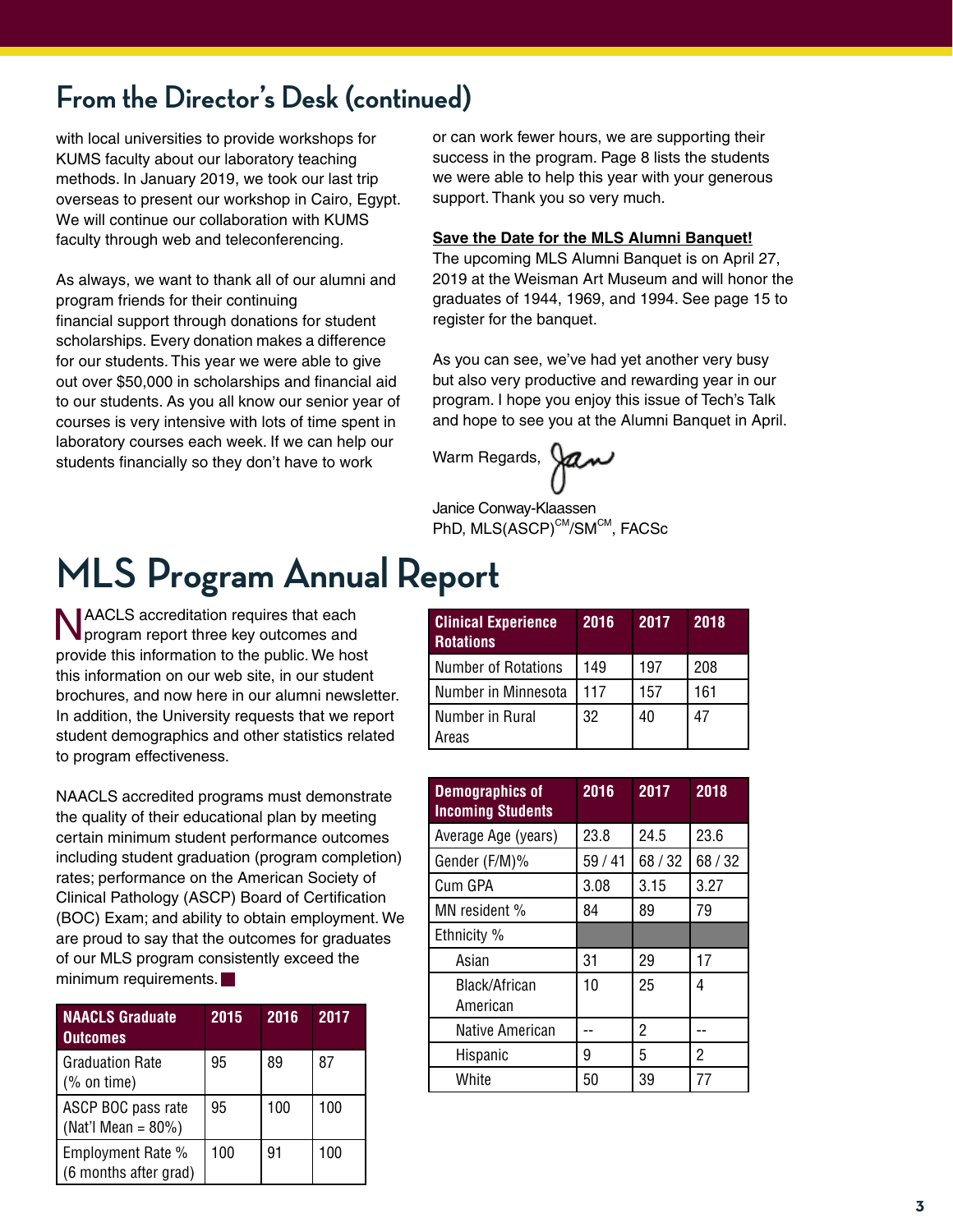# **MLS Faculty at Professional Meetings**

Faculty, students and alumni were all represented in a variety of local and regional professional meetings held throughout the year.

# **Minnesota Clinical Laboratory Collaborative 2018**

The Clinical Laboratory Collaborative meeting was held the week of April 23 at the Earle Brown Heritage Center in Brooklyn Park. U of M faculty were represented both on the planning committee for the meeting and as attendees. Over 340 laboratorians attended three days of continuing education and networking activities. There were 50 vendors who shared their ideas and innovations with the lab community. The annual collaborative meeting is organized in cooperation with eight local and regional laboratory professional associations, AACC-Midwest Section, AGT, ASCLS-MN, ASCP, CLMA-MN, MnABB, MN-AMT and MIMA.

# **ASCLS Region V Fall Symposium**

The 2018 ASCLS Region V Fall Symposium was held in Brooklyn Center on Oct 4-5. In addition to two half days of educational sessions and a vendor exhibit, the Region V Leadership Academy included two days of educational events.



*2018 Leadership Academy graduating class*

This year's Leadership Academy graduating class included Raedean Heibert from Minnesota who works at Beckman Coulter and is the ASCLS-MN President for 2018-2019 and Crystal Paul from Minnesota who works at the VA Medical Center.<sup>1</sup>

# **MLS at the MN State Fair**



**he Medical Laboratory Sciences Program was** back at the Minnesota State Fair for our 4th year! We were there on the first day of the fair, August 24, with a record-breaking opening day attendance of 122,695! This year's theme was "Going Viral" where fair goers could become a virus! We had fun promoting our program and our profession. Look for us again at the 2019 Great Minnesota Get-Together!

# **CLEC 2018**

The 2018 Clinical Laboratory Educators'<br>
Conference (CLEC) was held February 22nd – 24th in Houston, Texas. Janice Conway-Klaassen and Tami Alpaugh attended the conference. Tami presented a poster entitled

"Professional development of MLS students during clinical experience" from research using



reflective journaling to track student comfort and confidence during their clinical experiences. Key outcomes showed that students gained knowledge, confidence, and understanding of laboratory operations as well as the importance of good communication and teamwork.

# **ASCLS National Meeting 2018**

Janice Conway-Klaassen and Donna Spannaus-Martin attended the ASCLS National Meeting in Chicago in July. Eykka Gundlach, a student in our MLS program, also attended as the Minnesota ASCLS Student Representative. Janice presented a poster about the project she has been working on with Steve Wiesner, training faculty from Kabul University of Medical Sciences in Afghanistan on medical laboratory science. Janice, Donna, and Eykka also attended the Alpha Mu Tau dinner which was held in the Terrace Banquet Room at the Chicago Navy Pier.



*Minnesota delegation at the National Conference*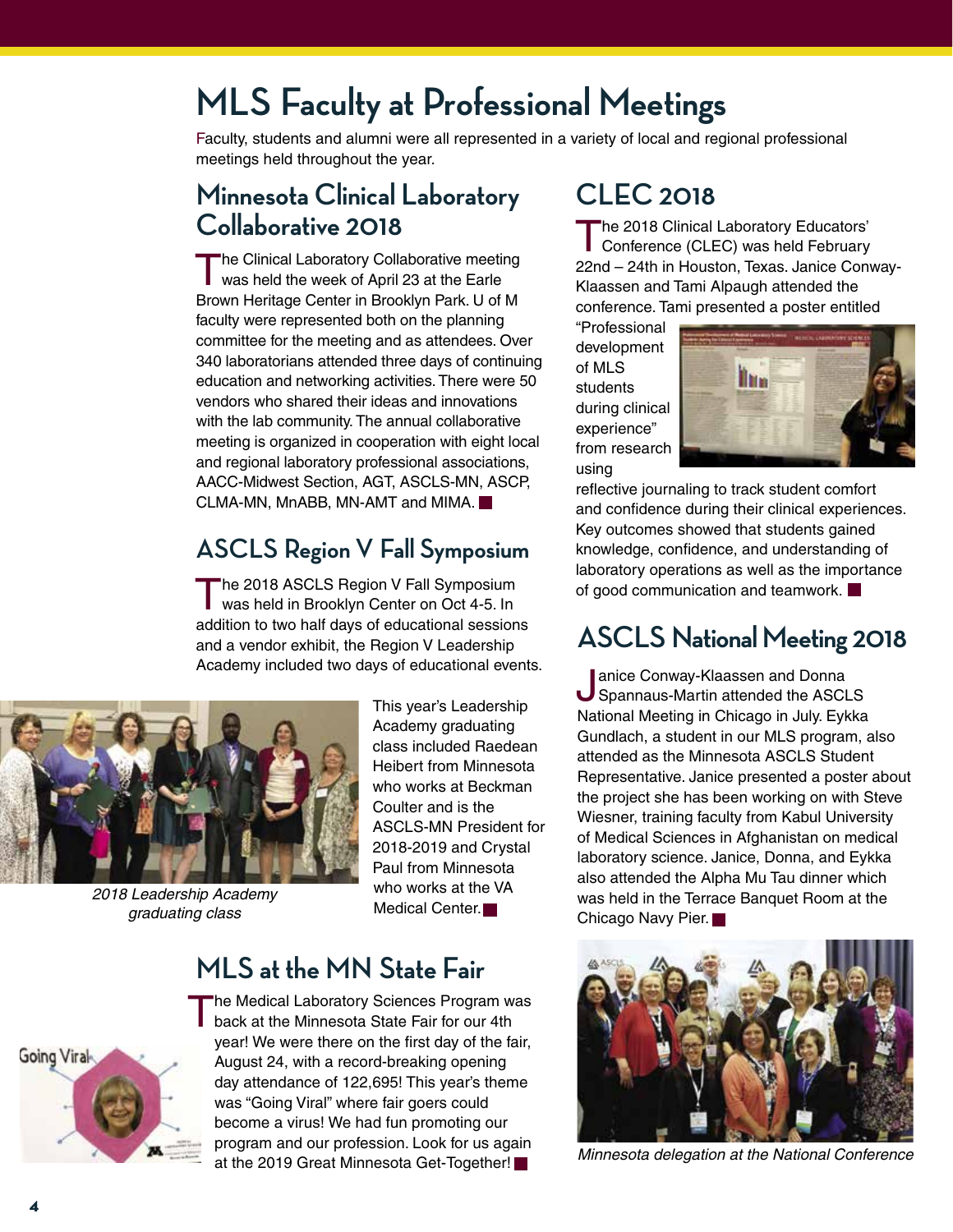# **High School and Community Outreach and Recruitment MLS Students Promote MLS at Area High Schools**

University of Minnesota MLS Faculty -<br>Charlotte Romain, Christine Maleck, and Lorna Ruskin – once again participated in outreach activities at area high schools and the St. Louis Park Career Expo. At St. Louis Park and Richfield High Schools, faculty led the freshman biology classes for the day, bringing along an infectious disease/immunoassay activity. The first half of the class was spent providing a brief summary of immunoassays and then the students each got a patient sample. The students mixed their samples with three classmates, one at a time, in order to simulate the spread of infectious disease. The students then performed an immunoassay and analyzed the results to detect who in the class was "patient zero."

After the hands-on experiment, students received information about the MLS profession, opportunities in the field at all levels, and about our MLS program. Many students expressed interest in the field and were given pamphlets

about the program and the variety of employment opportunities in the field. This past year, current MLS students also participated in the events, allowing them to field questions from the high school students and at the Career Expo.

#### **Outreach efforts reap results**

Over the past several years, MLS

faculty have engaged in outreach activities at area high schools without really knowing the impact it has had with students who are in their first year of high school. In 2018, four years after the first high school outreach at Richfield High School, we saw evidence of that impact. Out of 27 Spartan Foundation Scholarships awarded to 2018 graduates, three students declared MLS as their college major. One student is attending the University of Minnesota. Two others are attending Normandale Community College with plans to use the MN transfer curriculum to move to the University of Minnesota.

# **Introducing a New Professional Master's Degree in MLS**

When the MLS program moved into the Center for Allied Health Programs (CAHP) in 2006, the master's degree in CLS remained in the medical school. When we revised and updated the

curriculum and began the MLS degree in 2014, we also had goals to develop advanced degrees in MLS. After examining the market need, we realized that about 30% of our current applicants already had a BS degree – usually in Biology. These students had often just discovered our field of practice, but needed the MLS credential to work in a medical laboratory. They completed our program obtaining a second BS degree or a post-baccalaureate certificate. Both of these pathways were not eligible for most financial aid, placing these students at a distinct disadvantage.

To help fill this gap, MLS faculty developed the Professional Master's in MLS (MMLS). Students accepted into this degree plan complete the traditional MLS degree requirements,



*Full-time MMLS students gather after Transfusion Medicine lab*

additional content for lecture courses, one advanced clinical practicum, an advanced course in laboratory operations and management, and a capstone research project. Although their first job may be the same as other MLS graduates, we anticipate that these students will have an accelerated career path toward supervisory and leadership roles. The first class of MMLS students will graduate in December 2019. Our next project is to develop an MS degree for people who already have their MLS credential.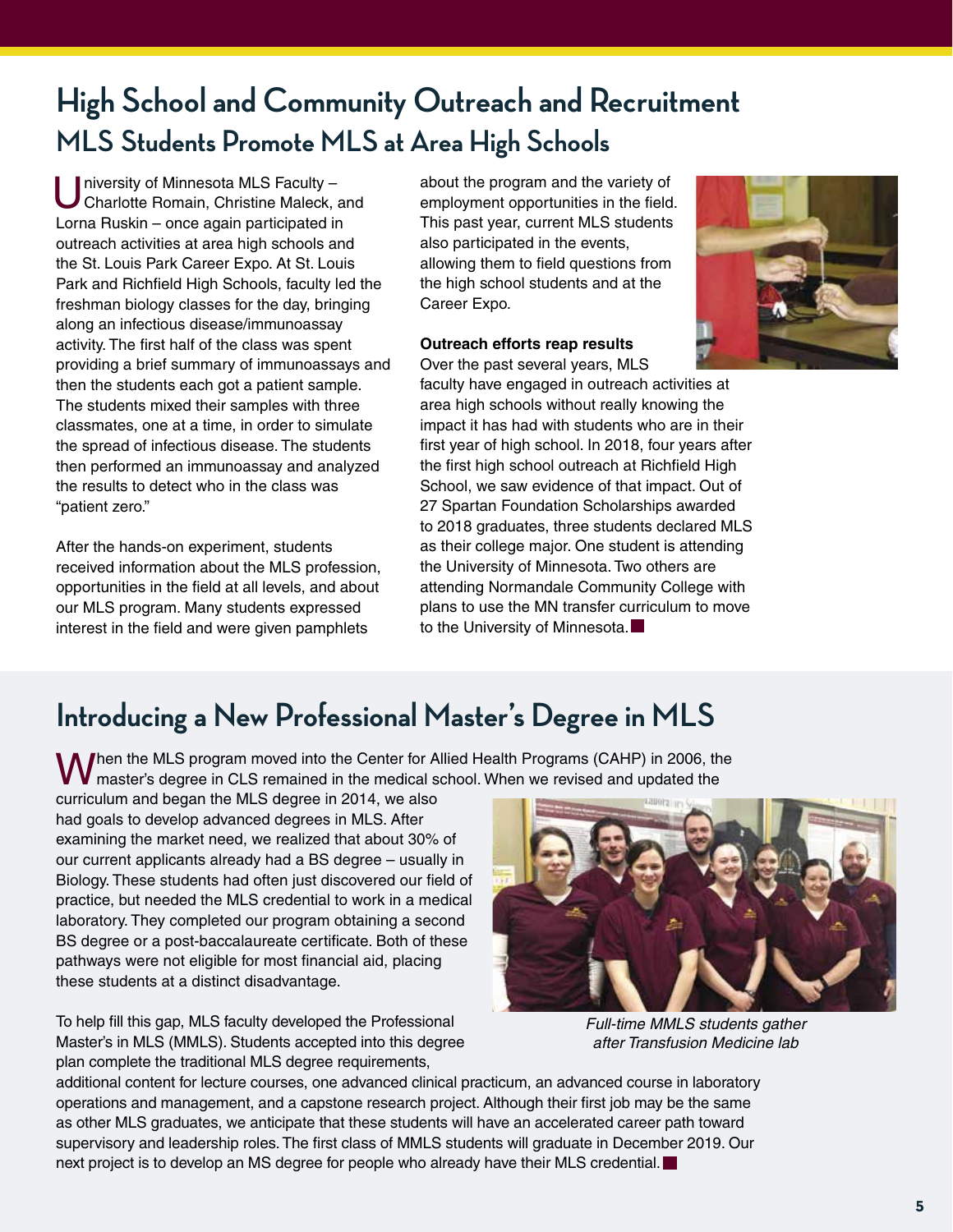# **Spotlight on Students**

**HANNAH JEFFERS** grew up in Sussex, Wisconsin with two sisters. Hannah enjoys running and spending time



with her family's three dogs. She has completed three half marathons and is hoping to run a full marathon in the spring. She also enjoys relaxing with friends and exploring the cities of Minneapolis and St. Paul.

Hannah learned about the MLS Program in her Orientation to

Health Care Careers class and was instantly hooked! She was indifferent about being pre-med and wanted to see what other options were out there. She was excited when she learned about the U of M's accredited program and applied in her sophomore year. Hannah sees Medical Lab Science as a vital pillar of healthcare in that we provide much of the information needed to make a diagnosis. She is excited to be a part of something that is so important for quality patient care. After graduation, Hannah hopes to work in the Twin Cities for a few years and eventually return to school to pursue a Masters in Epidemiology.

**EDWARD HETZER** is from White

Bear Lake, Minnesota and is the oldest of six children. Edward's interests include reading Sci-Fi books, strategy board games, ultimate Frisbee, Frisbee golf, and mountain biking. Edward also owns a canoe and likes to take his friends out fishing.



Edward holds a BS degree from Winona State University in Biology: Environmental Science with a minor in Philosophy. Edward is one of the first students in our Masters in Medical Laboratory Sciences (MMLS) Program. After graduating from Winona, he worked in the environmental conservation field, but found it to be too much about physical labor and not enough about science. Edward moved into more scientific based positions including lab technician in food science at General Mills and Eurofins, and quality control chemist at Flint Hills and Sanimax, but he was still not satisfied.

Edward discovered the MLS profession through online research and appreciates the day to day needs for a variety of lab techniques and the variety of disciplines available. MLS is the perfect starting point for a career in advanced Biology. Edward hopes to work at HCMC specializing in Microbiology after he graduates.

#### **WILSONIQUE DELSON** is from Nassau, Bahamas.

Wilsonique is part of the U of M Track and Field Team. In

addition to track, she is part of an organization called Athletes in Action. She also enjoys biking, swimming, indoor rock climbing, and weight lifting.

Wilsonique first learned about Medical Laboratory Sciences from her mother who researched different jobs in the medical



field. Wilsonique knew she wanted to work in a medical profession and that she did not want to be a doctor, but she was not sure what she wanted to do. She knew that direct patient contact would be a lot for her to handle emotionally, as empathy is one of her top strengths. MLS allows her to assist patients without seeing them suffer which is very important to her.

Microbiology is her favorite part of the lab because she loves putting the pieces together like a puzzle to determine the identity of an organism. She perceives it as having fun while helping others. Wilsonique discovered Minnesota on a visit to another college and fell in love with the state and the "crisp clean air". After graduation, Wilsonique plans to work as an MLS for a couple of years and then enter the Pathologists Assistant graduate program at the University of Western Ontario. She hopes to gain experience in the pathology field and eventually open a private lab back home in the Bahamas.

**KAYLEE KANGAS** is a year three MLS student originally from Hibbing, Minnesota. She has been living in Woodbury since 2008. Her hobbies include painting, hiking, and camping.

Kaylee will complete her Bachelor of Arts in Spanish Studies this spring. She heard



about the MLS program in her Introduction to Pre-Health careers online class and applied to the program that same day! MLS has the two things she really enjoys helping people and laboratory work. She has always been fascinated by laboratories and wanted to understand all of the tests that laboratory scientists perform. Kaylee would like to work for a few years in the MLS field, possible at the Children's Hospital, and eventually return to school for a Master's in MLS.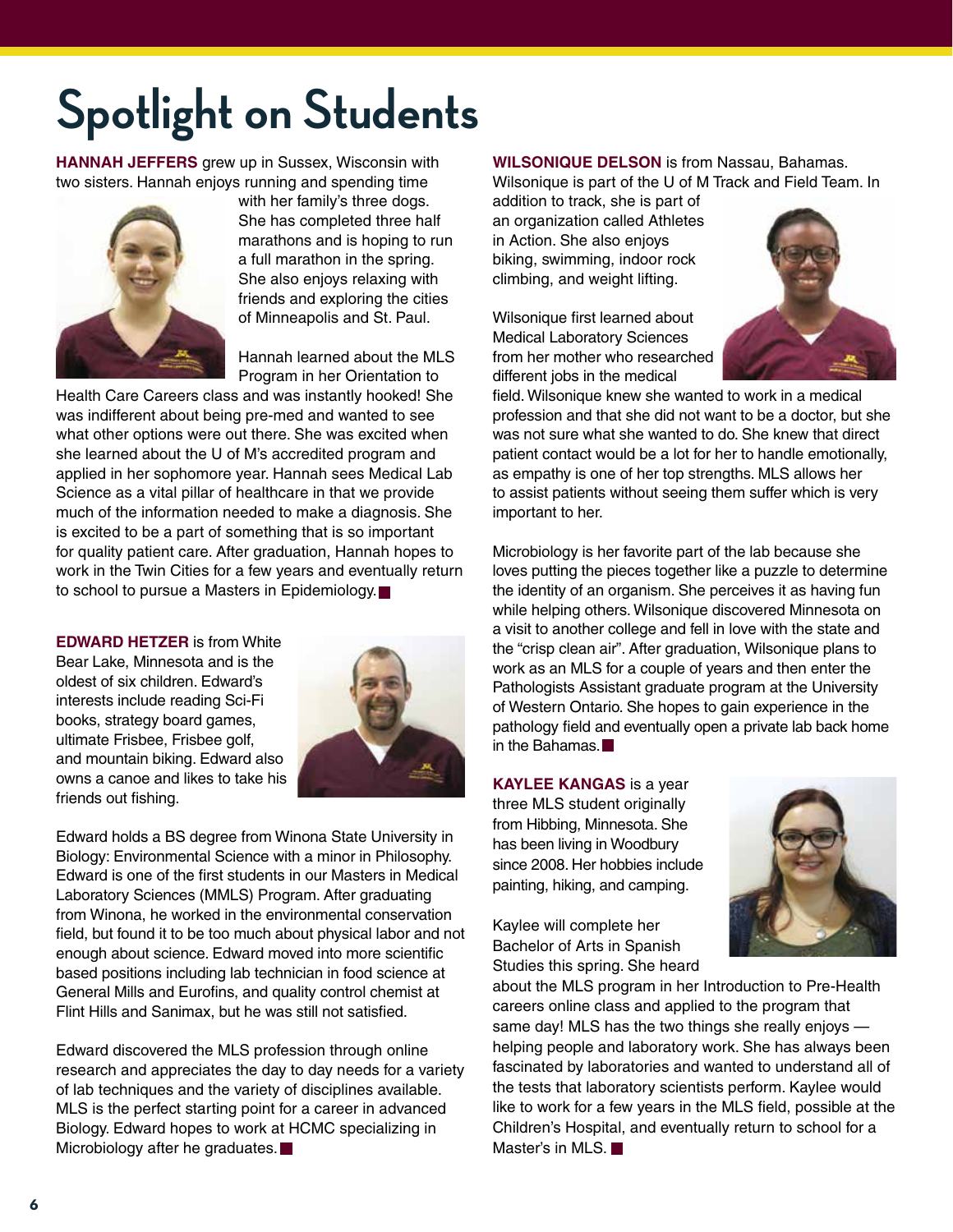# **Students in Action**

# **MLS Volunteers at Phillips' Neighborhood Clinic**

The student-run, free Phillips phillips Neighborhood Clinic (PNC) is comprised of University of Minnesota students from various health programs. Students apply and interview for a volunteer position at the clinic during the early fall. This is the third year that the MLS program students have been invited to apply and accepted to volunteer at the clinic.

In fall of 2018, the PNC accepted nine MLS students as laboratory volunteers. Training was provided by the MLS program faculty including Tami Alpaugh, Charlotte Romain, and Andrew Yue. MLS students continue to hold a clinic board member position to advocate for the laboratory and to actively work to improve the laboratory at the clinic. Testing at the clinic is limited to some point of care testing. The remainder of testing is processed and sent to the UMMC West Bank Acute Care Laboratory.

# **National Medical Laboratory Professionals Week**

The MLS program celebrated<br>
national medical laboratory professionals week April 22-28, 2018 by hosting a blood drive



and a Be The Match drive. Students and faculty came together during laboratory week for an international potluck where students brought in their favorite dishes to share. There was also a raffle drawing for Lab Week merchandise.

During the MLS-coordinated "Save a Life" event held in Coffman Union, the American Red Cross blood drive collected 26 units. This event also provided an opportunity for other health care programs to showcase how their profession helps save lives. The programs that participated included MLS, OT, PT, Dentistry, Public Health, and the Center for Spirituality and Healing. There was also a raffle drawing for lab week merchandise.

# **Dr. Gorlin Lends Expertise to Students**

In August 2018, University of Minnesota MLS<br>Istudents hosted a blood drive for Memorial Bl students hosted a blood drive for Memorial Blood Center (a Division of Innovative Blood Resources). Under the direction of Tami Alpaugh, the blood drive collected 24 units, capable of saving 64 lives. The blood drive exposed MLS students to the processes of collection, testing and distribution of blood products. Medical oversight of blood collection and distribution represent essential functions in the practice of transfusion medicine and Dr. Jed Gorlin continues to lend his expertise to both.



Dr. Gorlin serves as VP of Medical and Quality Affairs for Innovative Blood Resources. He is also the Co-director of Transfusion Medicine at HCMC and Children's Hospitals of Minnesota and Associate Clinical Professor of Laboratory Medicine at the University of Minnesota. Over the last two years, students in the University of Minnesota MLS Program have benefited from Dr. Gorlin's insightful and entertaining presentations featuring current topics in transfusion medicine. In addition, Dr. Gorlin has made several financial contributions to our scholarship funds. This year we look forward to increasing our collaborations with Dr. Gorlin and members of Innovative Blood Resources molecular genotyping and reference laboratory teams!

# **MLS Student Elected as ASCLS Vice-Chair of Developing Professional Forum**

At the 2018 annual meeting of the American Society for Clinical Laboratory Science, senior MLS student Eykka Gundlach was elected to the position of Vice-Chair of the Developing Professional Forum. Eykka, who is also the ASCLS-Minnesota Student Forum Representative, has found being a part of ASCLS to be a great way to meet people and to learn more about the profession and the opportunities it presents. Eykka is originally from Florida, but she moved to Minnesota five years ago, and now considers this to be her home. Eventually, Eykka would like to use her degree by working at the Department of Health or the Centers for Disease Control. When she's not studying, she enjoys knitting and crocheting, and spending time with her two cats, Heisenberg and Roselyn (named after Rosalind Franklin).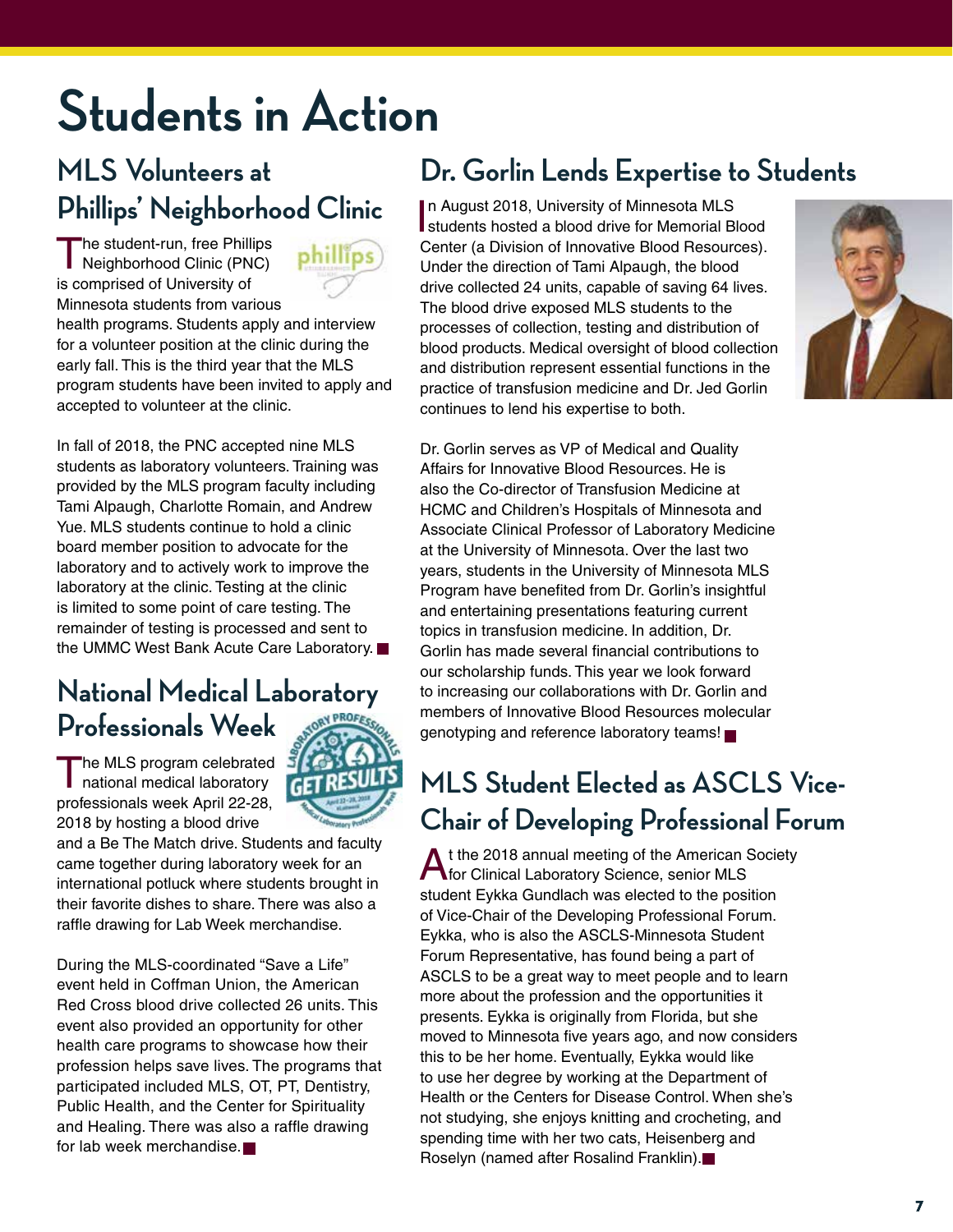# **The Power of Giving**

A lumni play a huge role in supporting our students<br>Athrough generous donations to our program. Each year donations to our scholarships make it possible for students to afford textbooks needed for classroom success, meet the increasing cost of tuition, or to find temporary housing during clinical rotations in rural Minnesota. Many students would

find it difficult to begin their new careers as medical laboratory scientists without such support. We want to thank everyone who generously donated in 2018 and continue to ask for your help in 2019 – no matter what the size of the donation. *Below is a listing of the students you have helped through your scholarship donations in 2018.*

#### *Alumni Fund*

#### *Scholarships*

- Allicia Gunderman
- Megan Heimermann
- Edward Hetzer
- Samantha Keopraseut
- Davis Nennig
- Tascha Stanaitis
- Robyn Syverson
- Judy Thao

#### *Yvonne Chenoweth Cooke Scholarship Fund*

- Elizabeth Guzik
- Chinwenwa Iheme
- Stephanie Lanzdorf
- Le Pham
- Kai Saito

#### *New Grace A. Byers Scholarship Announced*

We are pleased to announce a new Medical Laboratory Sciences scholarship – the Grace A. Byers Scholarship. The family of alumna Grace Byers (class of 1969) made the gift after her passing in January 2018, and shared that her time at the U "was the happiest time of her life."

## **ASCLS-MN 2018 Scholarship Winners**

**C**ongratulations to two University<br> **C** of Minnesota Medical Laboratory Science students who received ASCLS-MN Scholarships in 2018.

**Julia Hudgens**, the recipient of the ASCLS-Claussen scholarship, is from Lino Lakes, Minnesota. She learned about the profession through an aunt who is an MLT. She is passionate about science, healthcare, interprofessionalism, helping people, and the sense of community demonstrated by ASCLS.

#### **Elizabeth Guzik**, the

recipient of the ASCLS-MN Minnesota Society of Pathologists scholarship, is from Orland Park, Illinois, but will be calling Minnesota her home as she begins her career as

an MLS Generalist at Children's Minnesota in the Twin Cities. She fell in love with laboratory science while looking for a career that could marry her passion for science with her lifelong love of puzzles.

## **Congratulations to both Julia and Elizabeth on their scholarship awards!**

*Ruth Stravitsky Scholarship Fund Clarice J. Olson Scholarship Fund*

> **Elsayed** Hassanein

# *Betty Rae McConnell*

*Scholarship Fund* • Kai Saito

- Samantha
	- Keopraseut

#### *Audrey Lapeyrouse Scholarship Fund*

- Tran Troung
- Amy Vang
	- -
		- Kelley O'Brien
		-
		-
		-
		- Christina Vo

#### *William A. O'Brien Scholarship Fund*

- Callie Kutnink
- Lincoln Mathews
- 
- Hayley McCormack
- Mubarek Kadir
- Amanda Nguyen

#### *Abner M. Neeley Scholarship*

- Carmen Berkan
- Isabel Brown
- Amanda Burns
- Katelyn Chester
- Erick Domingo
- Kylie Duong
- Ali Hassan
- Elsayed Hassanein
- Julia Hudgens
- Kaylee Kangas
- 
- Nicole Organ
- Le Pham
- Renee Thomas





- *Elizabeth Stone Scholarship Fund*
	-

- 
- 
- - - - - -
				-







Formanek

• Phouc Thai • Kai Saito *Gonyea-Stewart Scholarship Fund* • Julia Hudgens • Samantha Keopraseut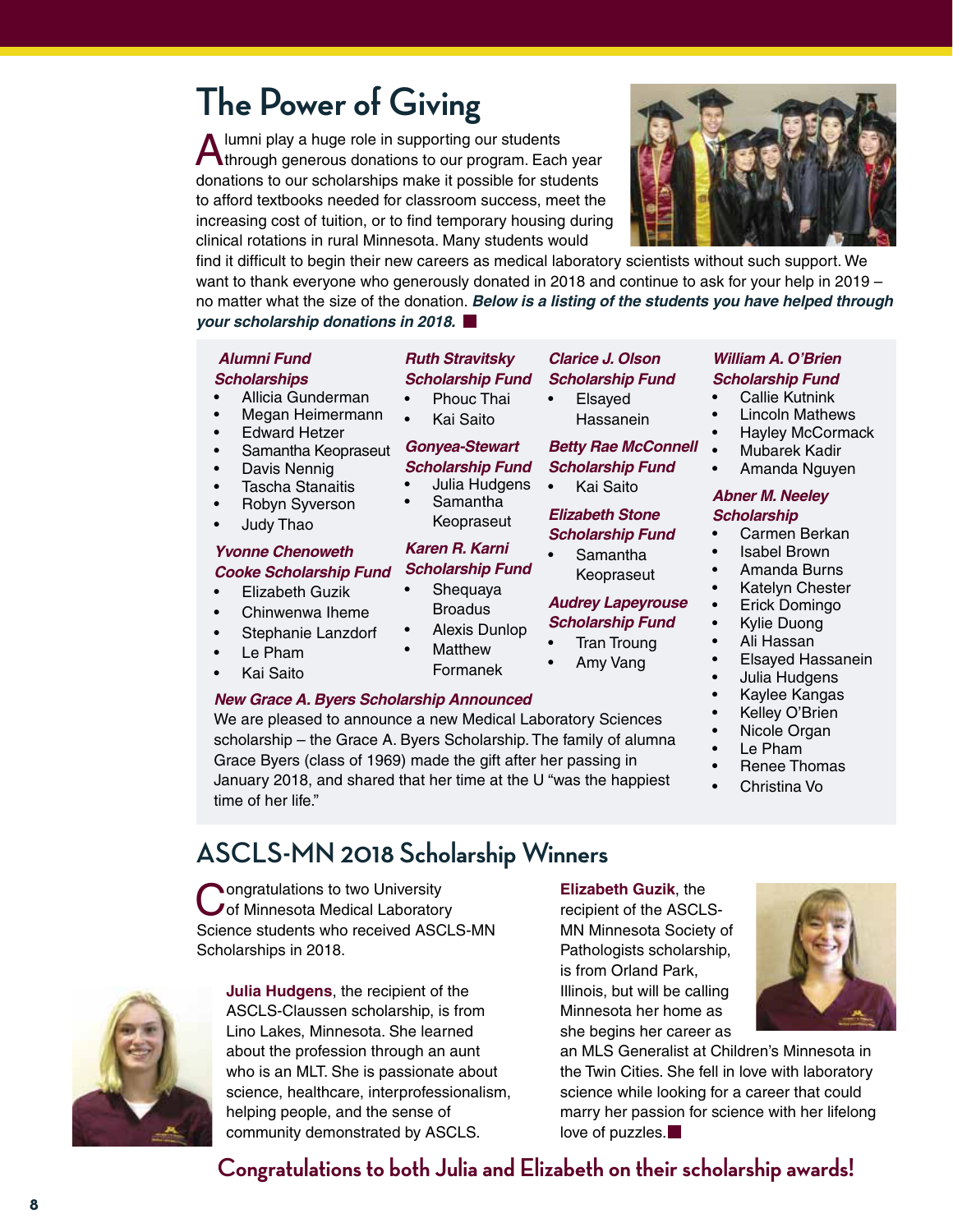# **Thank You for Your Generous Contributions to the Medical Laboratory Sciences Program in 2018**

#### *\$10,000 and up*

- August Droege (in memory of Grace E. Byers)
- Ella M. Spanjers

#### *\$1,000 to \$9,999*

- James K. Ferderer
- Stephen J. & Susan K. Fautsch
- Todd C. & Mary E. Jacobson
- Todd C. and Mary E. Jacobson Charitable Fund
- Karin J. Libby
- Barbara J. Moser
- Judith A. & Dale D. Winter

#### *\$500 to \$999*

- Anonymous Donor
- Joanne S. & Lee W. Arvid
- Sheila M. Clough
- Mary J. Eaves-Raich & John J. Raich
- Erin J. Fendin
- Ronald D. Halvorson
- Robert P. Hirte
- Debra C. Rodahl
- Katherine A. & Wayne J. Vagts
- Andrew R. Yue

#### *\$100 to \$499*

- Anonymous Donor
- Patricia A. Ackerman
- American Society for Clinical Laboratory Science
- Frederick R. & Carol A. Arnason
- Anne & Michael Borman
- Joseph & Marilyn T. Budge
- Kimberly A. & David W. Butler
- Jacqueline A. Carlson
- Sandra J. Carter
- Annie O. Chow
- Robert A. Dahl
- Barbara M. Deisting
- Sharon M. Deml
- Robin L. Donner
- Donna E. Dzubay
- Deborah A. Evans
- Claudine E. Fasching
- Catherine L. Foster
- Linda L. Fredrickson
- Reggie L. Gausman
- Mardie G. Geiser
- Kathryn H. Glen
- Jed B. Gorlin & Jocelyn Bessette-Gorlin
- Ingrid B. Graff
- Joyce A. Gunderson
- Marilyn J. Halonen
- Jacquelin A. Heggernes
- Janet D. Hegland
- Henry V. & Mary L. Holec
- Karen K. Huff
- Julie A. Jacobs
- Phyllis M. Jacobs
- Rita M. Jacobson
- Karen R. Karni
- Marlys B. Keefe
- Sridhar & Usha R. Kota
- Francene H. & Lonny R. Lebahn
- Connie J. Luebke
- Marilyn J. Lueck
- Jane F. Mayer
- Betty L. McMartin
- Arlene M. Meadows
- Barbara G. Melamed
- David J. Melby
- Brian J. Meline
- Diane M. Michalik
- Minnesota Association of Blood Banks
- Donald M. & Kathleen W. Nadreau
- Beverly R. Ness
- Patricia L. Norgren
- Jeanne C. Olsen
- Sheryl F. Olson
- David J. & Mary Jo Pennington
- Marba L. & Richard R. Pogue
- Quest Diagnostics
- Karen L. Ringsrud
- John L. Roesler
- Ruth M. Rosendahl
- Laura G. Rude
- James L. & Sandra R. Rutzick
- Joy E. Sacre
- Norynne M. Schiminsky\*
- Nancy A. Stanaway
- Michael R. & Kathleen P. **Tekautz**
- Constance C. Verre
- Aija K. Vikmanis
- Nettie M. Warwood
- Phyllis J. Weiss
- Kristi L. Werdin
- Donna J. Wieb
- Nancy A. Witstine
- Xcel Energy Foundation

**If you wish to make a contribution, please visit: https://www.alliedhealth.umn.edu/medicallaboratory-sciences or call: U of M Foundation at 800-775-2187 and specify MLS.**

#### *Up to \$100*

- Melissa L. Aitken
- Marilyn J. Ambjor

• Lorilee B. Echternach • Pamela R. Elliott

• Leanna L. Erickson • Susan K. Feist • Harriet D. Fritts • Marilyn R. Haglund • Patty Hallgren • Gail R. Held

• Cheryl A. Kaup • Phillip M. Korkowski • Patricia J. Kriesel • Vickie L. Larson • Leslie A. MacKichan

• Mary Lou G. Mohn • Judith A. Nelson

• Patricia A. Nistico

• Lucille K. Norman • Sandra V. Pearson • Susan A. Piasecki • Elizabeth A. Plumhoff • Marilyn R. Plummer

• Diane K. Rappe • Gregory P. Rynders • Sandra L. Sauer • Clarice M. Seim • Kathleen Skradski • Lois J. & Peter M. Smith • Patricia L. Solum • Pamela D. Swanson

• Arthur T. & Kay E. Emmons

• Edward M. & Julie R. Idzorek

• Marvin L. & Cynthia A. Menken

• Margrette N. & John Newhouse

• James S. & Harriet J. Noreen

• Ronald A. & Jennifer L. Prasek

• Mary R. Zweber \* Deceased

• Timothy E. & Carolyn E. Donovan

**9**

• Linda J. Bowers • Wanda E. Clark

• Mary E. Clay • Joanne G. Deden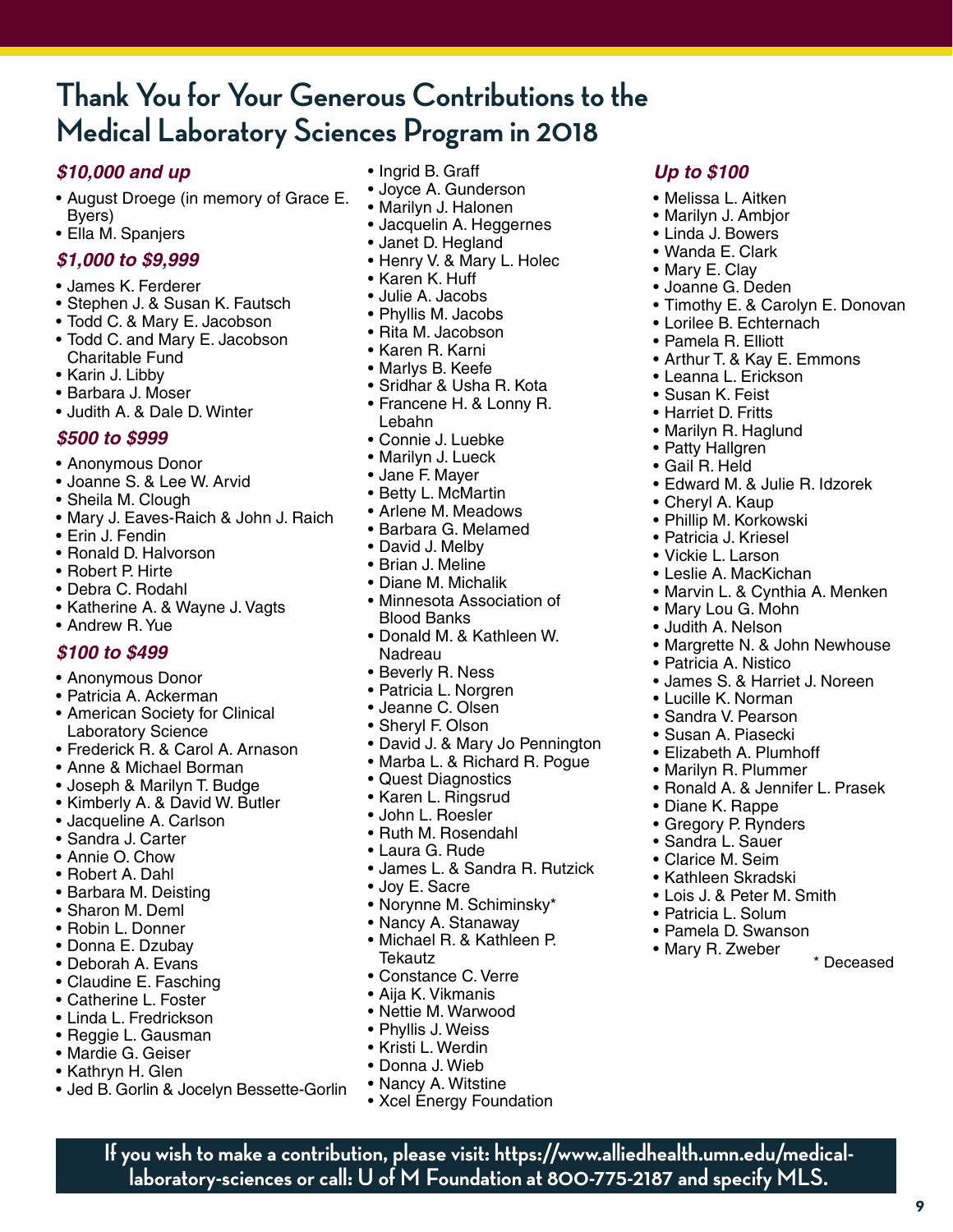# **MLS Partnerships Reap Rewards**



# **Students Learn about the Industry side of MLS at Beckman Coulter**

In 2018, Beckman Coulter hosted two full-day events on August 20th and October 1st<br>I our MLS students in their clinical experience semester. A total of 31 students and four n 2018, Beckman Coulter hosted two full-day events on August 20th and October 1st for faculty attended this event at the Beckman Coulter branch in Chaska, MN. The first part of the day was spent viewing presentations by various scientists and professionals to provide insight about the industry-side of medical laboratory science to the students and faculty.

Following the morning presentations, a networking lunch was hosted by professionals from different departments within Beckman Coulter. The afternoon consisted of department tours including the reagent production laboratories, instrumentation assembly area, as well as the research and development department. We greatly value the partnership our program has developed with Beckman Coulter, hosting these events for our students and faculty each year and appreciate their scholarship donations.

# **Donna Spannaus-Martin Serves as UMN Faculty Legislative Liaison**

MLS faculty, Dr. Donna Spannaus-Martin, has been spending 25% of her time serving as one of the two University of Minnesota Faculty Legislative Liaisons. In this role, she spends time at the Minnesota Capitol when the legislature is in session, meeting with individual legislators, attending the Senate and House of Representatives' Higher Education and Policy Committee meetings, and visiting with faculty at the other UMN campuses. Her work has brought increased visibility to our program.

Donna also serves as ASCLS-Minnesota's Government Affairs Chair, attending the Annual Legislative Symposium held in Washington, DC and meeting with the legislative aides of Minnesota senators and representatives.This year, the Minnesota delegation was able to meet in person with Senator Amy Klobuchar to discuss issues affecting clinical laboratories, including the workforce shortage and the Protecting Access to Medicare Act (PAMA). A love of politics may run in Donna's family. Her uncle, Warren Spannaus, was Attorney General of Minnesota for twelve years and also ran for governor of Minnesota.

*Donna – front row center next to Senator Amy Klobachar*

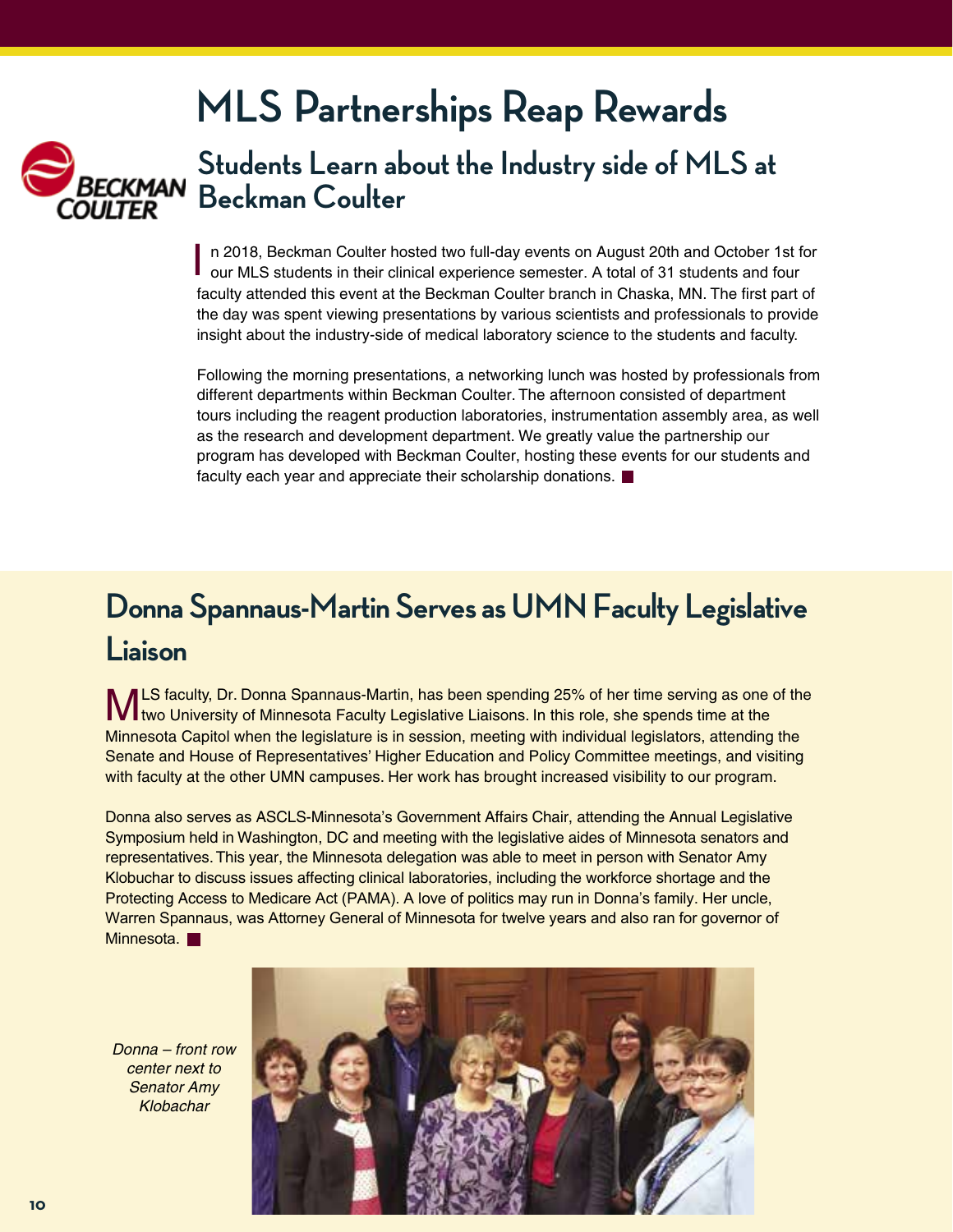# **Focus on Faculty & Staff**

# **Staff Changes at CAHP**

#### **TODD GITZLAFF – Data Administrator**

Todd joined CAHP in 2018 as a Data Administrator. He brings over 25 years of private sector experience in a variety of fields. Outside of work, Todd enjoys running, music, sports and animals. He plays bass guitar in a band and is also currently training for his first half marathon.



#### **ROBIN PETERSON – Student Services Admissions and Academic Advisor**



Robin joined CAHP in 2018 and works with students who are interested in entering the Medical Laboratory Sciences profession or the Occupational Therapy field.

Robin also advises current MLS and OT students to help them be successful in the program. She previously worked at the University of Minnesota for eight years and recently returned to the U of M after living in Chicago. Robin is excited to be back in Minnesota and is looking forward to working with students at CAHP. Robin received her BA from Bethel University and her MA in Intercultural Communications from DePaul University.

#### **LARA CHRISTLEY – Student Services Admissions and Academic Advisor**



Lara has a Natural Resources and Environmental Studies degree from CFANS at the U of M. Her first job was in Outdoor Environmental Education and included a stint in the Peace Corps in Honduras. She has

also worked in HR, including recruiting, training, and development. Lara earned a master's degree in higher education focused on creating universally designed learning environments and supporting the access and success of underrepresented students in higher education. Before joining CAHP in 2018, Lara worked in other departments at the U of M and in the Minnesota State College system. She is a Gallup Certified Strengths Coach and loves helping people connect their greatest strengths to work and life. Outside of work, she has two small rescue dogs she is training. She cooks and bakes from scratch and is a small urban gardener and canner.

# **Hannah Gartzke Earns Graduate Degree**

Hannah, a teaching specialist with the MLS program, earned her master's degree in Curriculum Instruction from the Western Governor's University in October 2018. Her capstone project was "Evaluating the impact of using an advance organizer as a pre-laboratory activity for MLS students." Hannah liked that the program was competency based through online delivery which allowed her to continue working full-time teaching in the MLS program. Congratulations Hannah!



# **Goodbye to Former Faculty**

**VERNA L. RAUSCH**, age 95, a lifelong resident of Minneapolis, passed away January

18, 2019. Verna graduated from the U of M Med Tech program in 1945 and joined the faculty in 1946. She received her master's in Physiological Chemistry in 1952 and remained as a faculty member until her retirement in 1987. Working at a time when men



*MLS Faculty in the early 1980's; Verna Rausch – front row, 2nd from right*

significantly outnumbered women in the medical field, she and a colleague wrote a seminal paper which created new standards for quality control in laboratory medicine. In 1977 they received the Professional Achievement Award from the American Society for Medical Technology for that paper and subsequent career accomplishments. On May 1, 1984 she received the Horace T. Morse - Alumni Association Award for Outstanding Contributions to Education. She was a lifelong supporter of Gopher athletics, holding season tickets to hockey and football for over 50 years. Her knowledge and strength will be missed.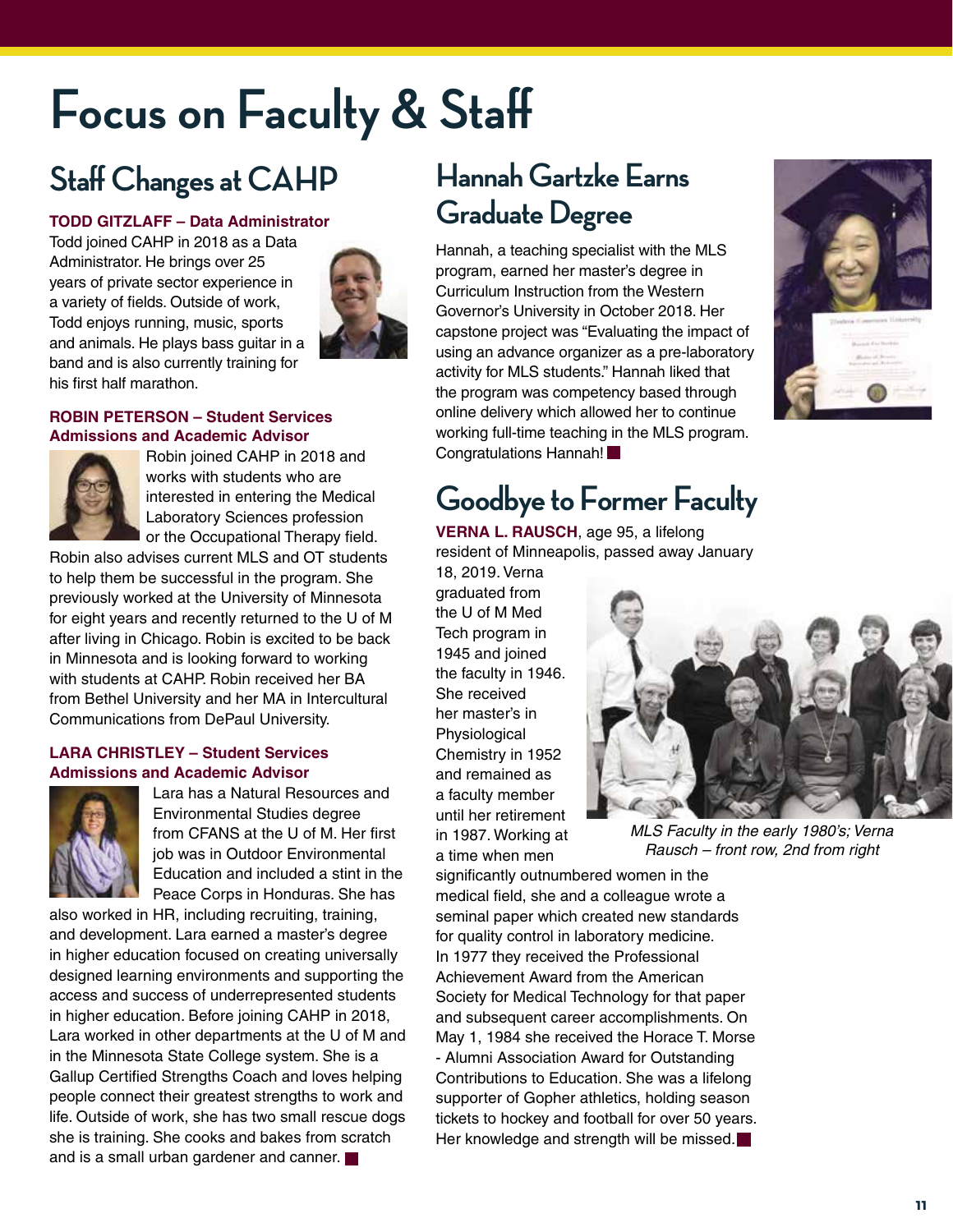# **HSEC Puts Students at the Center of Learning**

The new Health Sciences Education Center (HSEC) currently under construction will enhance teamwork among health professionals, preparing students to meet the changing needs of communities across Minnesota and around the world. The new space will improve the student



experience and will help us to attract the best and the brightest students and faculty to our state. This state-of-the-art facility will help us train health professionals who are ready to leverage each other's talents—to improve the health of the communities we serve. The classrooms will be the center of the

new Health Sciences Education Center health sciences interprofessional education. A mix of

active learning and small group teaching spaces will support this student-centered model.

Each day we watch the continuing construction of the HSEC right outside our windows. In March, the remodeled portions of Phillips-Wangensteen building (PWB) should be finished and occupants will gradually move in over the spring months. PWB will include a combined student services and health sciences library facility. The HSEC will be completed early in 2020 and ready for classes in Fall 2020. Visit [https://www.health.umn.edu/education-training/](https://www.health.umn.edu/education-training/health-sciences-education-center-hsec) health-sciences-education-center-hsec to see pictures of on-going construction as well as architects renderings of completed classrooms and study spaces.

# **MLS Faculty Convert Course to Flipped Classroom**

rs. Michelle Henry-Stanley and Donna Spannaus-Martin were awarded the Academic Health Center's (AHC) Fellowship for Teaching in Active Learning Classrooms. This fellowship gives them access to a team of technology experts tailored specifically to their project as they convert the current MLS immunology course to a flipped classroom format using active learning strategies. Active learning strategies have been shown to increase

students' retention of course content, critical thinking skills, and problem-solving abilities. They will be showcasing the newly designed immunology course at the AHC Best Practices in Health Education Day in 2020. The award will give the MLS Program priority scheduling in the active learning classrooms of the soon to be completed Health Science Education Center. Congratulations, Michelle and Donna!

# **2018 Clinical Affiliate Spotlight**

During 2018, 46 clinical affiliates offered clinical experiences in the areas of Chemistry/UA, Hematology/Coag, <br>Transfusion Medicine, and Microbiology for our 44 senior students during the summer and fall semesters. We are so thankful for their ongoing support of our MLS students and program. Thank you!

#### **Allina Health System:**

Central Laboratory Cambridge Medical Center Coon Rapids Clinic Mercy Hospital-Unity Campus New Ulm Medical Center Owatonna Hospital St. Francis Medical Center United Hospital West Health

#### **Avera Marshall Regional Medical Ctr.**

**CentraCare Health:**  St. Cloud Hospital

#### **Essentia Health:**

St. Joseph's Medical Center St. Mary's Medical Center

#### **Fairview Health System:**

Lakes Medical Center M Health Maple Grove Northland Medical Center Range Medical Center Ridges Hospital Southdale Hospital UMMC-East Bank UMMC-West Bank IDDL

#### **FirstLight Health System**

**HealthEast Care System:** St. John's Hospital St. Joseph's Hospital Woodwinds Hospital

#### **HealthPartners:**

Methodist Hospital Regions Hospital Hudson Hospital

**Mayo Clinic Health System:** Eau Claire Hospital Mankato

**Minneapolis VA Health Care System**

- **Minnesota Department of Health Northfield Hospital**
- **North Memorial Medical Center**

#### **Rice Memorial Hospital**

**Ridgeview Medical Center:** Ridgeview Medical Center Two Twelve Medical Center

**St. Luke's Hospital**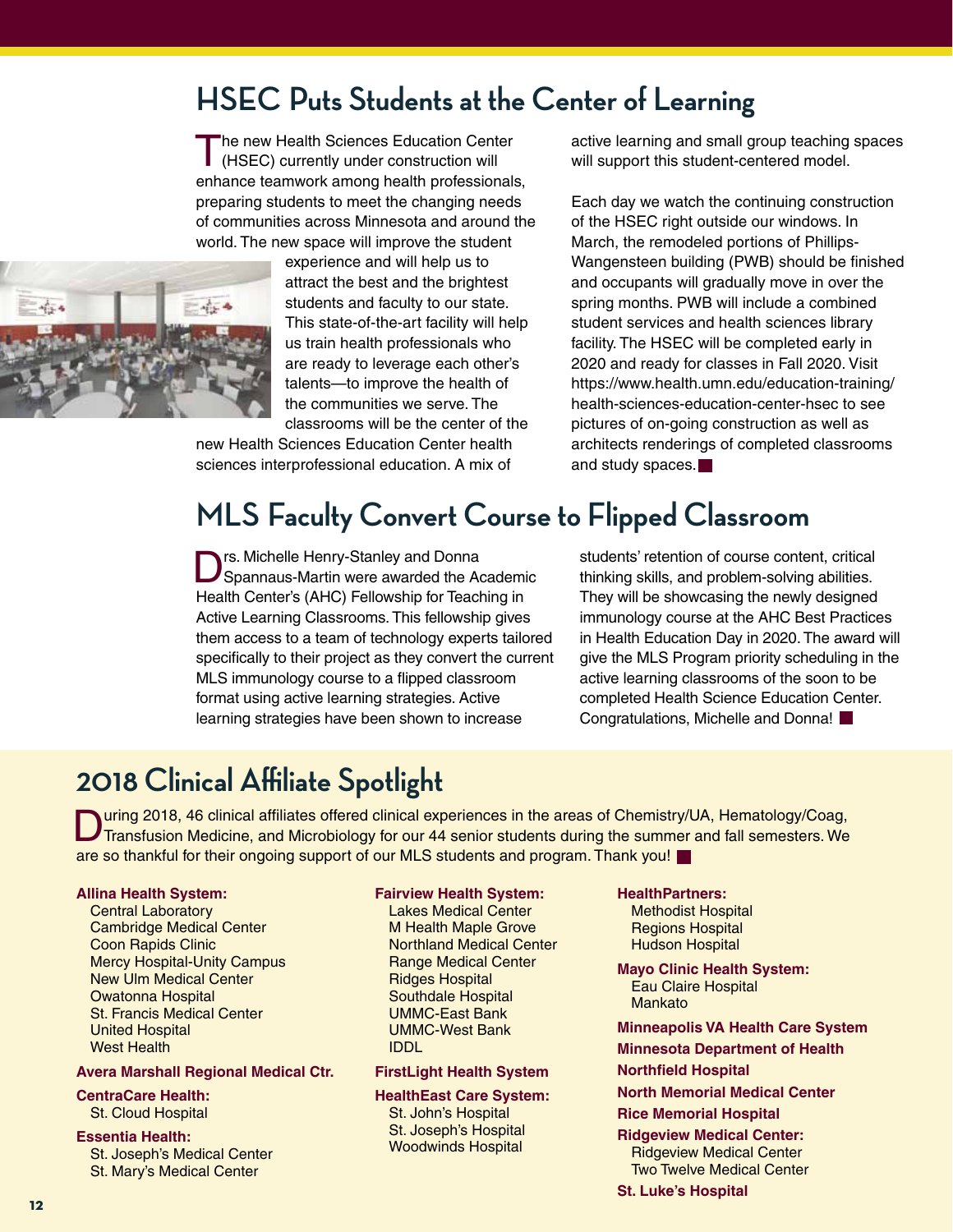# **Commencement for the Class of 2018**

The Center for Allied Health Programs held its<br>
annual graduation ceremony for the Medical Laboratory Sciences and Occupational Therapy Programs on December 14, 2018, at Ted Mann Concert Hall on the West Bank of the Twin Cities campus. Dr. Terrianne Jones, an assistant professor and director of professional continuing education in Occupational Therapy, led the procession, carrying the ceremonial mace of the University of Minnesota.



Mr. Joe Schmit, an author, award-winning broadcaster, community leader, and popular keynote speaker delivered the commencement address. Mr. Schmit. In his remarks, Joe noted that "we make our biggest impressions when we are not trying to be

impressive." He said "the words we say or don't say, the things we do or don't do, and the ways we react or don't react can have a tremendous influence on those around us." Weaving in stories of iconic Minnesota sports icons, he explained how these individuals made a profound influence on others by demonstrating purpose, passion and persistence in their everyday lives. He encouraged graduates to "recognize the opportunities they will have in their life and careers to make an intentional impact on the patients they will care for and others they will encounter."

Kylie Labog delivered the MLS student address with poise and confidence. She highlighted how during her year 4 clinical experience,



her patient contact through blood draws gave her courage and reassurance and how these interactions



"solidified the importance of vulnerability and empathy in our profession." She closed her speech encouraging her fellow graduates to "be proud of your achievements. As medical laboratory scientists, our eyes are trained to recognize cells responsible for disease states such as leukemia, meningitis, or sepsis. Our hands are trained to perform

manual tests on even the smallest amounts of precious samples of blood or spinal fluid. Our judgments are trained to make decisions that can affect the course of a patient's treatment. These skills we now possess are valued greatly."

As students walked across the stage to receive their diplomas, they also received congratulatory handshakes from Dr. Christine Mueller, Associate Vice President for Education in the Academic Health Center, Dr. Janice Conway-Klaassen, Program Director of the Medical Laboratory Sciences Program, and Mr. Schmit. A reception followed the ceremony for the graduates, guests, and faculty.

## **Congratulations graduates!**

#### **BACHELOR OF SCIENCE IN MEDICAL LABORATORY SCIENCES GRADUATES**

Abdurahman S. Ahmed Chiara M. Aziz Shequaya Broadus Anna Chebykina Kara E. Curtis Rebecca DeValk Shelby B. Finneman Matthew J. Formanek Elizabeth M. Guzik Melanie C. Ho Emma Hoang Chinwewa Esther Iheme Ilia M. Isacov Rami A. Kaissi Bridgette N. Kennedy Jared J. Krier Kylie J. Labog

Stephanie J. Lanzdorf Linh R. Le Sviatlana Liashchova-Stanley Ziyad Hulle Mahammed Justin A. Markfort Josiah D. Murrray\* Carly R. Neren\* Anh T. Nguyen Linh X. Nguyen Nhu H. Nguyen Erika N. Remillard-Hagen Kai Saito Terry D. Sarpong Jenna C. Scherber Sarah M. Schroeder Mitchell B. Schulte Gabriela K. Shaffer



Ka Zoua Xiong

Eryn N. Stewart Phuoc H. Thai Kamal H. Tusa Amy M. Vang Kalley E. Vetter Dake Wang Heidi L. Wigstrom **CERTIFICATE IN MEDICAL LABORATORY SCIENCES RECIPIENTS** Kirsti R. Kallinen Trang N. Truong

*\* Graduated with Distinction*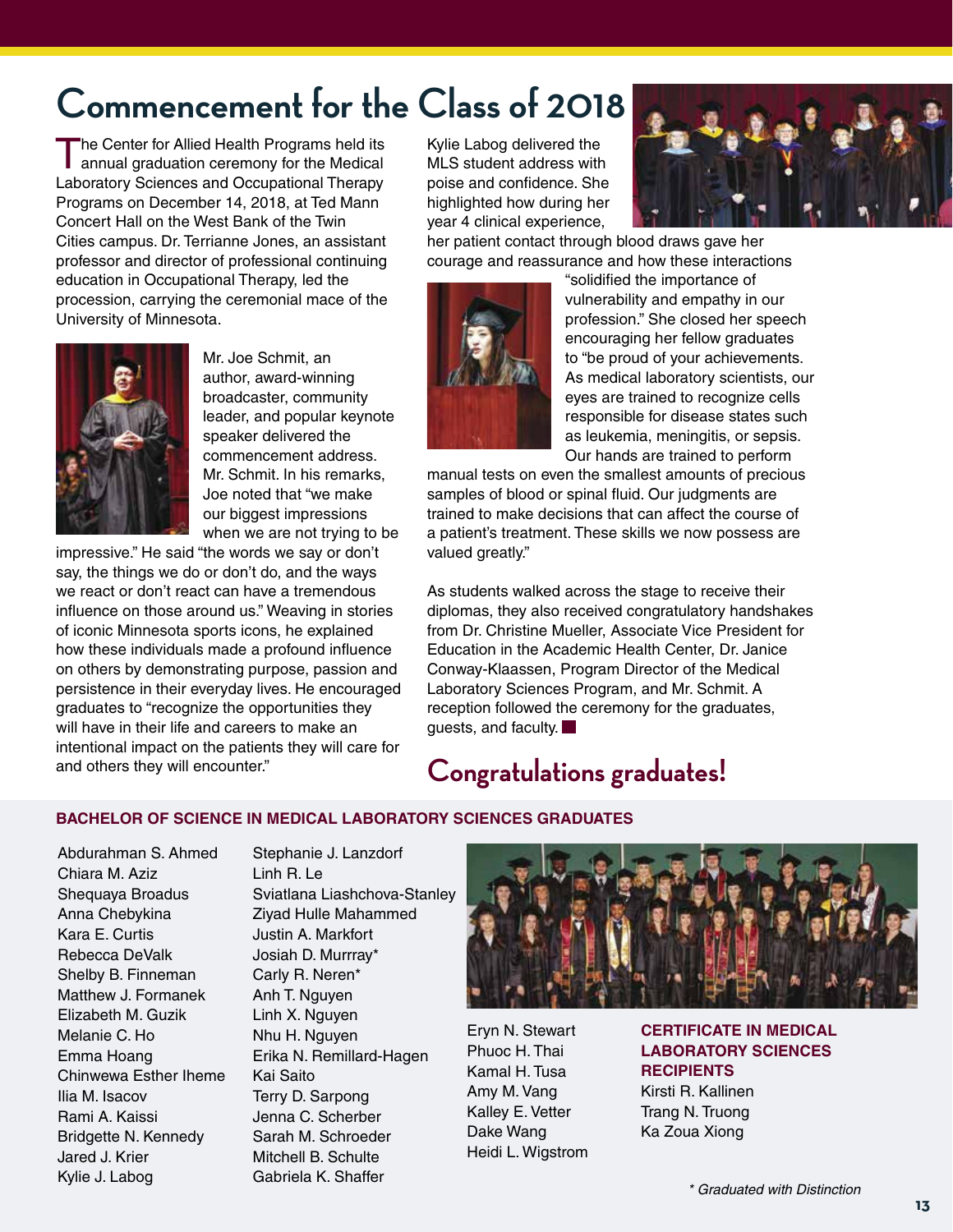# **2018 Alumni Banquet**

Ver 100 alumni, students, and friends gathered at the University of Minnesota Weisman Art Museum overlooking the Mississippi River on Saturday April 21, 2018. We had 22 alumni from the 50th Anniversary Class (1968) including: Mary Anderson, Ann Claesgens, Sarah Clysdale,



Katherine Cooper, Kirsten Engelbrecht, Leanna Erickson, Susan Gans, Joyce Gunderson, Mary Jacobson, Carol Johnson, Kathryn Lambert, Pauline Lileng, Phyllis Maercklein,

Paulette Martinson, Linda Mikyska, Toni Okada, Rodney Sandberg, Trish Seguin, Joanne Sinaiko, Michael Sinclair, Kay Wolfe, and Kathryn Young.

Class of 1968 reunion activities included a walk through the labs in



the Mayo Court area and the Acute Care Lab at Minnesota Health, and a tour of the current MLS student room and student teaching laboratory spaces. Happy hour at the Weisman began at 5:00 PM allowing guests time to reunite and to tour the "Prince" exhibit on display. The banquet followed with MLS Program updates from Janice Conway-Klaassen, and a summary of the partnership building with Kabul University of Medical Science (KUMS) in Afghanistan from Dr. Stephen Wiesner. The evening ended with the presentation of the Alumni of the Year award to Joanna George.

# **Alumni of the Year award recipient Joanna George**

Joanna George knew early on that she wanted to make Medical Technology her profession. As a child, she often had strep throat and was



frequently in the lab of a small hospital in Richardton, ND getting throat cultures done. The technologist was so kind and would tell Joanna about the lab which spiked her interest. She attended UND in Grand Forks for two years after high school and then transferred to Minot State University where she got her Bachelor of Sciences degree in Medical Technology.

Joanna started her career as a generalist working late nights. She eventually married Rick who was a career Air Force man. They were stationed at Langley Air Force Base in Virginia for four years. There, Joanna was hired into the blood bank at Norfolk General Hospital, attended Tidewater School of Blood Bank Technology, acquired SBB certification, and gave birth to her daughter Nicole. Joanna became assistant supervisor of the blood bank and HLA lab until the Air Force transferred their family to the Netherlands. When their time in the Netherlands was up, Joanna was fortunate to be hired by Clareyse Nelson at the blood bank of the University of Minnesota Hospital.

In 1990, Joanna was hired as the teaching laboratory manager in the Med Tech program. She also prepped and taught blood bank and microbiology labs. In winter 2004, she became the course director for transfusion medicine lecture and lab, continued as lab manager, and taught lab medicine to second year medical students. Joanna earned a Masters in Professional Studies from the University of Minnesota in 2012. She retired in 2014, but returned to teach Transfusion Medicine lecture and lab in the spring of 2015 and 2016. Joanna has loved all of her jobs, but feels especially honored and privileged to teach so many bright people over the years. The future of Laboratory Medicine is in good hands!

In retirement, Joanna stays active as a Master Gardener and has helped to launch a food shelf garden at her church. She is also in two church choirs and one community choir. She has enjoyed traveling to Costa Rica, Peru, Florida, and Hawaii. In 2019 she has plans to travel to Ecuador and the Galapagos along with a cruise to Alaska. She continues to garden on her 10 acres with her two dogs Mira and Bosco. Congratulations Joanna!

# **Note to the Class of 1969!**

Your classmates would like to organize a 50th anniversary class reunion prior to the Alumni Banquet on April 27th. Please contact Linda Maleitzke, CAHP Projects Coordinator, at 612-625- 8936 or lmaleitz@umn.edu if you would like to help plan your reunion.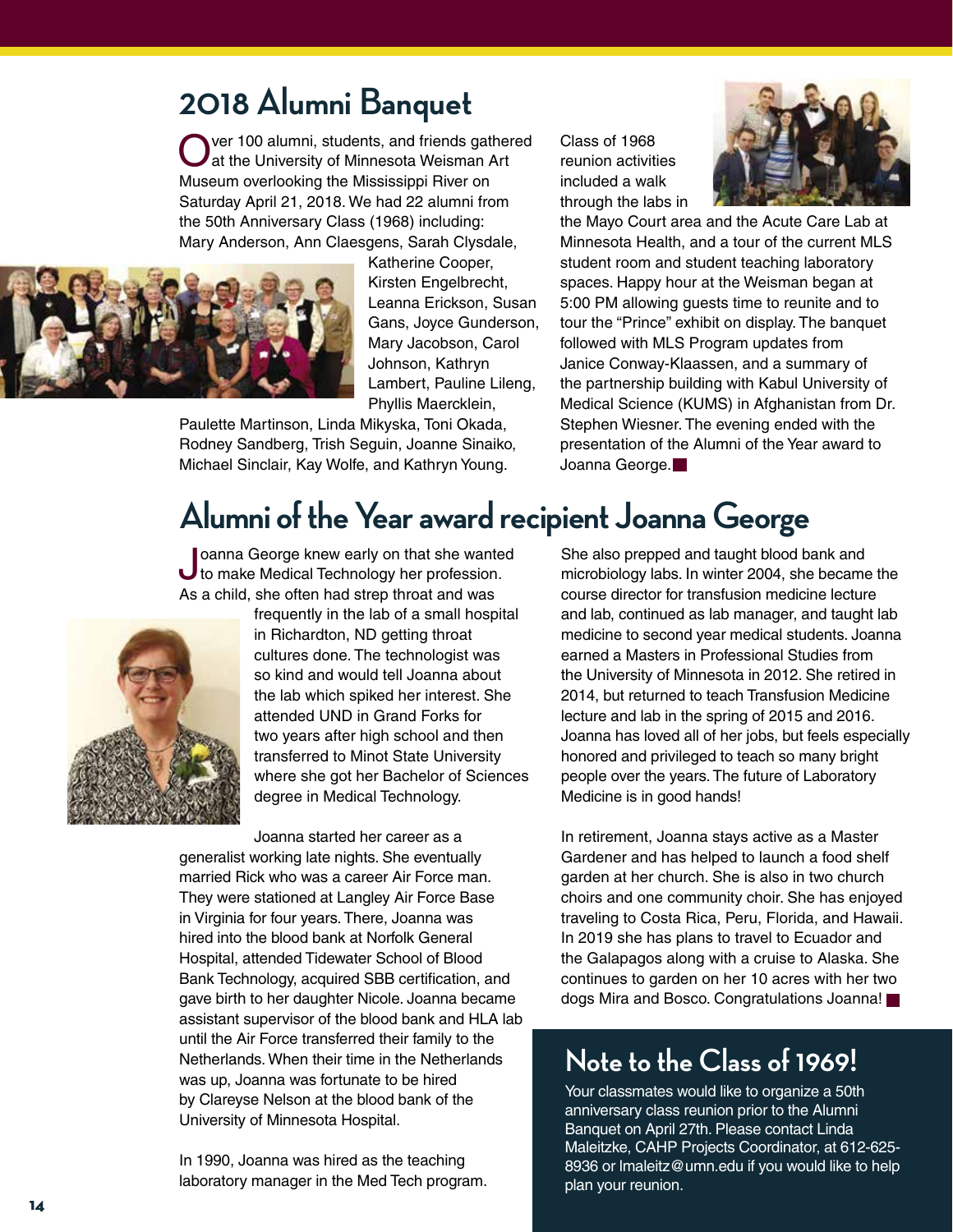### **PLEASE JOIN US FOR THE 2019 MEDICAL LABORATORY SCIENCES ALUMNI BANQUET!**

The annual Alumni Banquet will be held at the Weisman Art Museum on the University of Minnesota East Bank Campus,<br>Saturday, April 27th. Cocktail hour (cash bar) will begin at 5:00 p.m. with dinner served at 6:00 p.m. and w to follow. There will be a special recognition of the Classes of 1944, 1969 and 1994. We encourage all alumni to attend!

#### *75th Anniversary Class of 1944*

| Marjorie (Marvin) Addington*          | Janet (Eyster) Doutt*        | Margaret (Kaiser) Johnson    | Carlton Ould*              | Elizabeth (Shields) Stephenson* |
|---------------------------------------|------------------------------|------------------------------|----------------------------|---------------------------------|
| Maxine (Hugos) Anderson               | Mildred (Miller) Enquist     | Shirley (Pankow) King*       | Mariellen (Frank) Palm     | Lorraine (Gonyea) Stewart*      |
| Marilyn (Balser) Balsar*              | Evelyn (Naseth) Fluggen      | Shirley Kubon*               | <b>Armond Pappone</b>      | Elizabeth (Hall) Suttie*        |
| Marie (Prebonich) Beech*              | Helen (Jorgenson) Fowler*    | Betty (Wile) Levy*           | Dorothy (Benson) Pennie*   | Barbara Tucker*                 |
| Sigrid (Serum) Berg*                  | Margaret Giebenhain*         | Jane Lynn                    | Kathleen (Klein) Pinke*    | John Van Ost                    |
| Jean (Jacobs) Bingham                 | Margaret (Moulton) Green*    | Elizabeth (Geiger) Marnette* | Marjorie Pomeroy*          | Marjorie (Due) Vollhaber*       |
| Elizabeth (Robbins) Birchwood*        | Frances (Nelson) Haight*     | Joyce (Marion) Merting       | Shirley (Jassoy) Pucci     | Mary (Richards) Walker          |
| Florence (Holst) Carney*              | Mildred (Huettner) Hakomaki* | Eunice (Carlson) Mills*      | Della (Kruse) Ramsden      | Cleo (Abbott) Wangeness         |
| R. Carroll*                           | Ernestine (Fischer) Halberg* | Margaret (Thielicke) Moore   | Sarah (Juster) Ring        | Theo Wells                      |
| Norma (Christensen) Christenson       | Charlotte (Helgeson) Hansen* | Helen (Johnson) Moufang*     | Gael Robinson              |                                 |
| Natalie Cremer*                       | Marian (Trapp) Hill*         | Carole (Bjoraness) Newberg*  | Daphne (Von) Rohr          |                                 |
| Mariann (Helleckson) Dicks            | L. (Hanson) Hultgren*        | Ollie (Stubblefield) Olsen*  | Margaret Sanderson*        |                                 |
| Angeline DiSalvo                      | Jane Humiston                | Florence (McKevitt) Ould*    | Marion (Bartl) Stein*      | *Deceased                       |
| <b>50th Anniversary Class of 1969</b> |                              |                              |                            |                                 |
| Jacquelyn (Einhorn) Battis            | Marie Cover                  | Carol (Luck) Harris          | Diane (Olson) Michalik     | Sandra (Zeleschnak) Steen       |
| Elizabeth (Kirker) Bixby              | Mary (Goossens) Dieveney     | Susan (Dobrin) Harris        | DeVonne (Ostman) Nilsson   | Gloria (Schaap) Strandberg*     |
| Lenore (Freeberg) Bolfing             | Linda (Kirchhoff) Donley     | Barbara Jo (Behan) Holmen    | Carol Oolman               | Elaine (Hendrickson) Strom      |
| Kathleen (Jagiela) Bourdeaux          | Miriam (Schultz) Ebeling     | Karen (Kloss) Huff           | Margaret (Huie) Polta      | Charlott (Peterson) Taylor      |
| Susan (Rosenwald) Bruso               | Christine (Windedahl) Fausch | Ronald Karsnia               | Janet (Tiede) Redman       | Sharol (Stone) Thomas           |
| Cynthia (Strub) Busian                | Joyce (Rolla) Forbort        | <b>Robert Larter</b>         | Barbara (Fyksen) Reinhardt | Cynthia (Kaley) Thompson        |
| Grace Byers*                          | Margaret (Erlinger) Gabrik   | Karin (Rittgers) Libby       | Kathryn (Pribyl) Reisinger | <b>Charlotte Tramblev</b>       |

Maureen (Loven) Loven-Bell Janet Porter Lundberg Cynthia (Moe) Menken Donna (Messerli) Meyer

Faye (Crickmer) Rood Jean (Hardy) Rysavy Mary (Engman) Schmalz Meredith (Lund) Schurr\*

Carol (Krueger) Christiansen\* Jackie (Hsing-Ning) Chu Cheryl (Briggs) Clancy\* Leah (Pihlstrom) Clark

| <b>25th Anniversary Class of 1994</b> |                          |                          |                      |  |
|---------------------------------------|--------------------------|--------------------------|----------------------|--|
| <b>Phillip Bauer</b>                  | Lawrence Carroll         | Arla Keckeisen           | Julianne Newham      |  |
| Maria Bausero                         | Janell (Stiles) Gazdecki | Siew-The Lee             | Katherine Pearson    |  |
| Jane (Ullmann) Bester                 | Sharon (Bydlon) Hasslen  | Pocheng Liu              | Marisa Peterson      |  |
| Michelle Blasing                      | Judith Haswell           | Joseph Masloski          | <b>William Petik</b> |  |
| Mary Jo                               | Stacy (Babich) Hemer     | Radhiya Mehdi            | Carolyn Young        |  |
| Luke Bonawitz                         | Tripat Kaur              | Kristina (Sitarz) Newell |                      |  |

**•**  *To register online, go to https://www.alliedhealth.umn.edu/events/save-date-mls-alumni-banquet-2019.*

- To register by mail, please include this form and your check payable to Regents of the University of Minnesota. Address to: Medical *Laboratory Sciences Program, University of Minnesota, MMC 711, 420 Delaware St. SE, Minneapolis, MN 55455 (Attention L. Maleitzke)*
- Please contact Linda Maleitzke, CAHP Projects Coordinator with questions at 612-625-8936 or Imaleitz@umn.edu.

#### **Yes! I will attend the 2019 MLS Alumni Banquet! (Please register by April 19, 2019)**

Please check your entrée selection (salad and dessert included):

Linda (Farley) Gagnon Barbara (Buckman) Gilb Andrea (Durand) Girtz Janis Gustafson

| $\Box$ |                                                                                     |  |  |
|--------|-------------------------------------------------------------------------------------|--|--|
| $\Box$ |                                                                                     |  |  |
|        |                                                                                     |  |  |
| $\Box$ |                                                                                     |  |  |
|        | Check enclosed \$______________________ for a total of ____________________dinner/s |  |  |
|        |                                                                                     |  |  |
|        |                                                                                     |  |  |
|        |                                                                                     |  |  |

Do you need a handicap parking space reserved for you?  $\Box$  Yes  $\Box$  No

\*Deceased

Marlene (Shears) Tuttle Katherine (Lakso) Vagts

Norma (Weisert) Williams

Yumi Ward